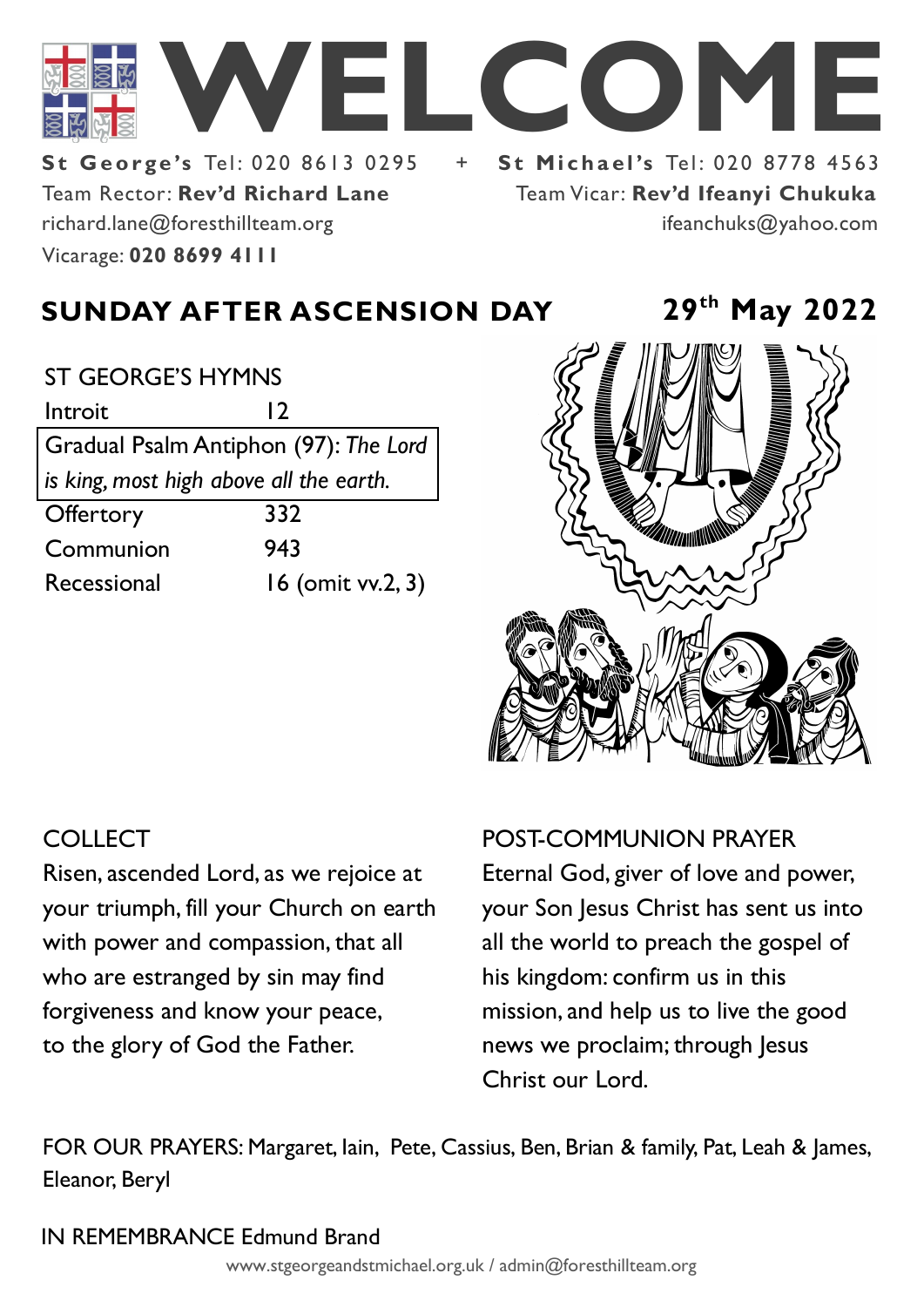# YOUNG SERVERS

If you are 8 years old or older, you're invited to become a junior server at St George's. If you'd like to join in, have a word with Richard.

### $\mathbb{C}\mathbb{C}$

# JUBILEE PARTY

Less than two weeks until the Party. Please come along to enjoy delicious food and join in the fun. Entrance is complimentary but please bring your own drinks. (We still need more cakes and biscuits).

Highlights of the day will include :-

- Fancy Hat Competition for children and adults (Royal theme)
- Games and Races for children
- Jubilee Quiz for all the family
- Toast the Queen with a St George's Cocktail

೧೪೧

# ADMINISTRATOR ON LEAVE

The parish office will be closed next week for annual leave. I'll be back to work **Monday 6 June**.

# **EVENTS THIS WEEK**

*All Week* Parish office closed

*Monday 30 May* Church: 18:45 - Meditation group

*Tuesday 31 May* Church: 09:30- Morning prayer Church: 10:30 - Eucharist Studio: 18:20-19:35 -Yoga class

*Wednesday 1 June* Church:19:00-21:00 New Life Studio: 19:30-20:30 -Yoga class

*Thursday 2 June* Chapel 18:30 - Eucharist service

*Friday 3 June* Church:19:00-21:00 New Life

S*aturday 4 June* Church: 09:30 - Morning Prayer Studio: 11:00-12:00 -Yoga class Hall & outside: 14:30 - **Jubilee party**

*Sunday 5 June* Church: 10:00 - Eucharist Studio: 14:00 - 17:00 - Outside group

# **UPCOMING EVENTS**

S*aturday 25 June* **St Alfege Church: 19:30 - Czech Choral Concert** *4 - 6 November*  **Walsingham**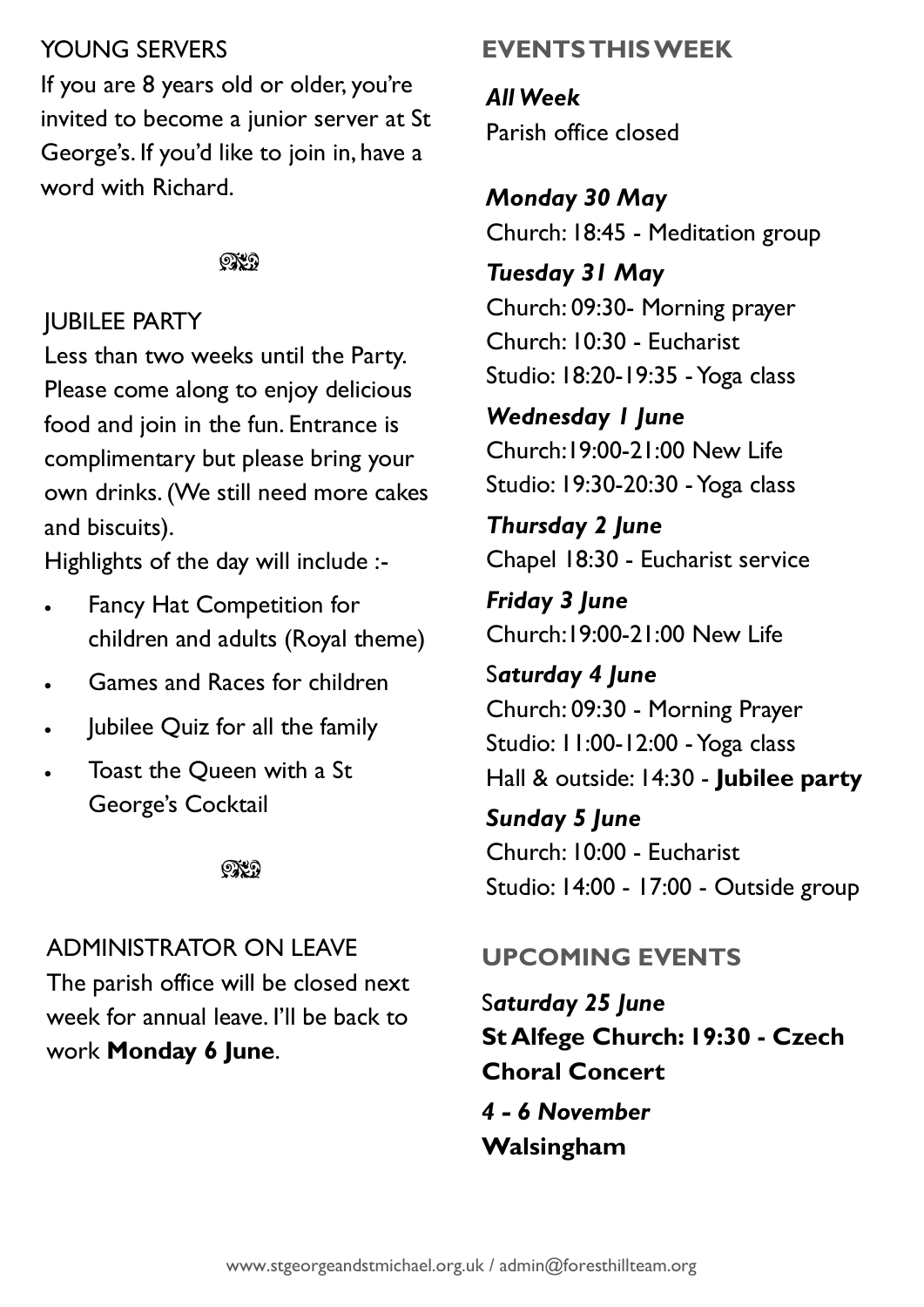## NT: Act 1: 1- 11

In the first book, Theophilus, I wrote about all that Jesus did and taught from the beginning  $^2$  until the day when he was taken up to heaven, after giving instructions through the Holy Spirit to the apostles whom he had chosen. <sup>3</sup>After his suffering he presented himself alive to them by many convincing proofs, appearing to them over the course of forty days and speaking about the kingdom of God. <sup>4</sup>While staying with them, he ordered them not to leave Jerusalem, but to wait there for the promise of the Father. 'This', he said, 'is what you have heard from me; <sup>5</sup> for John baptized with water, but you will be baptized with the Holy Spirit not many days from now.' <sup>6</sup> So when they had come together, they asked him, 'Lord, is this the time when you will restore the kingdom to Israel?' <sup>7</sup> He replied, 'It is not for you to know the times or periods that the Father has set by his own authority. <sup>8</sup> But you will receive power when the Holy Spirit has come upon you; and you will be my witnesses in Jerusalem, in all Judea and Samaria, and to the ends of the earth.' <sup>9</sup> When he had said this, as they were watching, he was lifted up, and a cloud took him out of their sight. <sup>10</sup> While he was going and they were gazing up towards heaven, suddenly two men in white robes stood

by them. <sup>11</sup> They said, 'Men of Galilee, why do you stand looking up towards heaven? This Jesus, who has been taken up from you into heaven, will come in the same way as you saw him go into heaven.'

#### ೧೪೧

### GOSPEL: Luke 24: 22—end

<sup>22</sup> Moreover, some women of our group astounded us. They were at the tomb early this morning,  $^{23}$  and when they did not find his body there, they came back and told us that they had indeed seen a vision of angels who said that he was alive.<sup>24</sup> Some of those who were with us went to the tomb and found it just as the women had said; but they did not see him.' <sup>25</sup> Then he said to them, 'Oh, how foolish you are, and how slow of heart to believe all that the prophets have declared!<sup>26</sup> Was it not necessary that the Messiah should suffer these things and then enter into his glory?' <sup>27</sup> Then beginning with Moses and all the prophets, he interpreted to them the things about himself in all the scriptures.

 $28$  As they came near the village to which they were going, he walked ahead as if he were going on.  $29$  But they urged him strongly, saying, 'Stay with us, because it is almost evening and the day